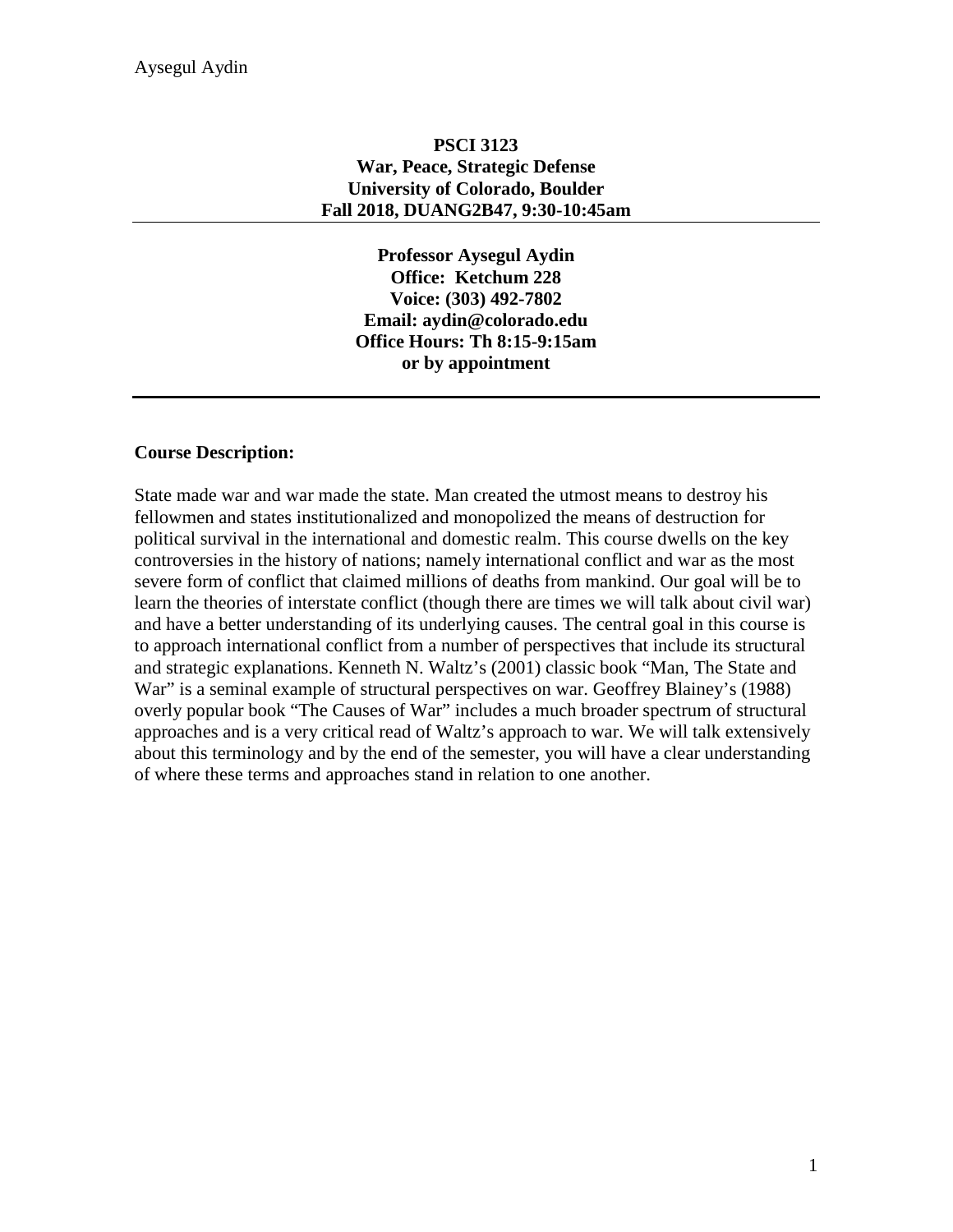# **Course Requirements:**

Grades for the course will consist of a midterm exam (25%), a final exam (25%), a quiz (15%), semester report (25%), and in-class participation (10%). Final letter grades will be determined using the following percentage scale: A=100-94, A-=93-90, B+=89-86, B=85- 82, B-=81-78, C+=77-74, C=73-70, C-=69-66, D+=65-62, D=61-58, D-=57-54, F=<54.

**(1) Exams:** Exams may consist of multiple choice, short answer and fill-in-the-blank type questions that draw on the readings, lectures and the discussion in class. Class notes and keywords will be posted D2L after lecture. You will be responsible from all the readings regardless of whether they are lectured in the classroom or not. All exams are cumulative. The quiz is scheduled to be held on Sept. 27 (Thursday); the midterm, on Nov.1 (Thursday); and, the final exam, on the date announced by the University administration (please check the registrar's website). Make-ups for the exams will be possible ONLY if your absence on the exam day is due to health-related issues (a doctor's note –not appointment-- will be required) or religious obligations (in the latter case, the instructor should be informed early in the semester to make appropriate accommodations, see pg. 3-4 of the syllabus).

**(2) Semester Report:** You will write a 9-10 page (app. between 2,000 and 2,200 words) paper that focuses on one of the bills discussed in Congressional committees related to war and peace (terrorist financing, cybersecurity, sanctions, etc). The paper will present the existing views on the paper and discuss your position. You are expected to upload an electronic copy of your paper to the dropbox on D2L by 5:00pm on Dec.14 Friday). A late paper will be penalized as 10% reduction in the paper grade for each day that it is late (includes weekends). Detailed paper guidelines will be announced later in the semester.

**(3)Attendance and Participation:** Students are expected to come to class on a regular basis, read the course material and contribute to the discussion in a reasonable manner. The material is supposed to be read before you come to class because they will constitute the core of the discussion. Active learning in the classroom requires active participation and participation requires that you read the material and try to get involved in the class discussion. 10% of your grade will be based on your contribution to in-class discussion.

# **Reading Material**

The books assigned for this course are available in the University Bookstore. The titles are:

Required:

- Blainey, Geoffrey. 1988. *The Causes of War.* New York, NY: Free Press. *3rd Edition.* ISBN 0-02-903591-0
- Waltz, Kenneth. 2001. *Man, the State and War: A Theoretical Analysis.* New York, NY: Columbia University Press. *Latest Edition.* ISBN 0-231-12537-2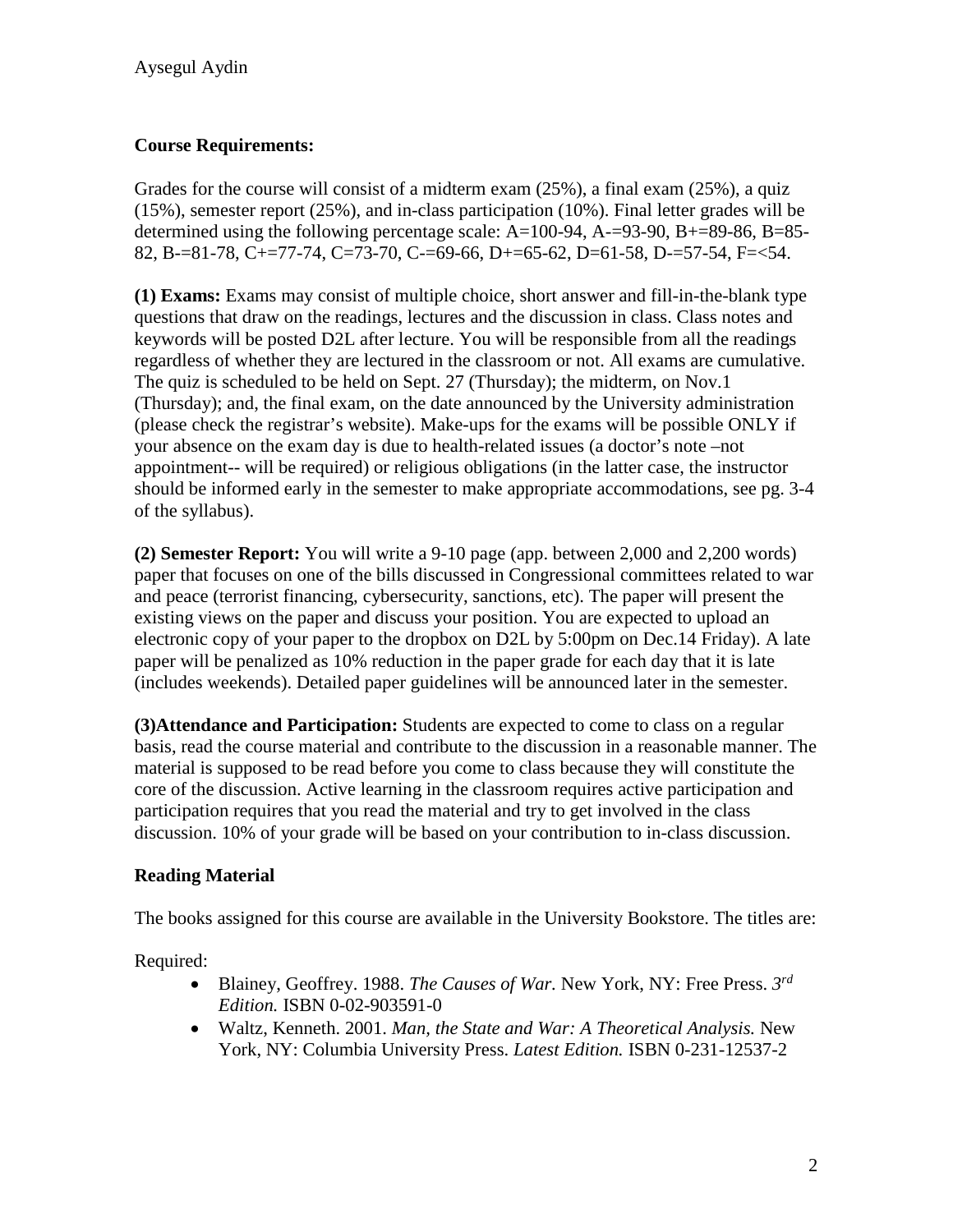Highly Recommended:

- Schelling, Thomas C. 1980. *The Strategy of Conflict.* Cambridge, Mass.; Harvard University Press. *Latest Edition.* 0-67408403103
- Betts, Richard. 2012. *Conflict after the Cold War*. Taylor&Francis. 4<sup>th</sup> Edition. ISBN 9780205851751.

Articles that we will read this semester will be posted on the course website on D2L.

## **Grade Appeals**

All grade appeals should be made in writing. If you believe that a grade you were assigned does not reflect your performance, you can dispute it. You will be asked to write a brief memo explaining why you should have received a higher grade on that assignment. This should be done within a week after the grade is announced. You can hand the memo and the related assignment to me during office hours or after lecture. I will respond to you in writing and address each of your concerns in detail.

## **Students with Disabilities**

If you qualify for accommodations because of a disability, please submit your accommodation letter from Disability Services to your faculty member in a timely manner so that your needs can be addressed. Disability Services determines accommodations based on documented disabilities in the academic environment. Information on requesting accommodations is located on the [Disability Services website.](http://www.colorado.edu/disabilityservices/students) Contact Disability Services at 303-492-8671 or [dsinfo@colorado.edu](mailto:dsinfo@colorado.edu) for further assistance. If you have a temporary medical condition or injury, see [Temporary Medical Conditions](http://www.colorado.edu/disabilityservices/students/temporary-medical-conditions) under the Students tab on the Disability Services website.

# **Cheating and Plagiarism**

All students enrolled in a University of Colorado Boulder course are responsible for knowing and adhering to the Honor Code. Violations of the policy may include: plagiarism, cheating, fabrication, lying, bribery, threat, unauthorized access to academic materials, clicker fraud, submitting the same or similar work in more than one course without permission from all course instructors involved, and aiding academic dishonesty. All incidents of academic misconduct will be reported to the Honor Code [\(honor@colorado.edu\)](mailto:honor@colorado.edu); 303-492-5550). Students who are found responsible for violating the academic integrity policy will be subject to nonacademic sanctions from the Honor Code as well as academic sanctions from the faculty member. Additional information regarding the Honor Code academic integrity policy can be found at the [Honor Code Office website.](https://www.colorado.edu/osccr/honor-code)

### **Religious Observances**

Campus policy regarding religious observances requires that faculty make every effort to deal reasonably and fairly with all students who, because of religious obligations, have conflicts with scheduled exams, assignments or required attendance.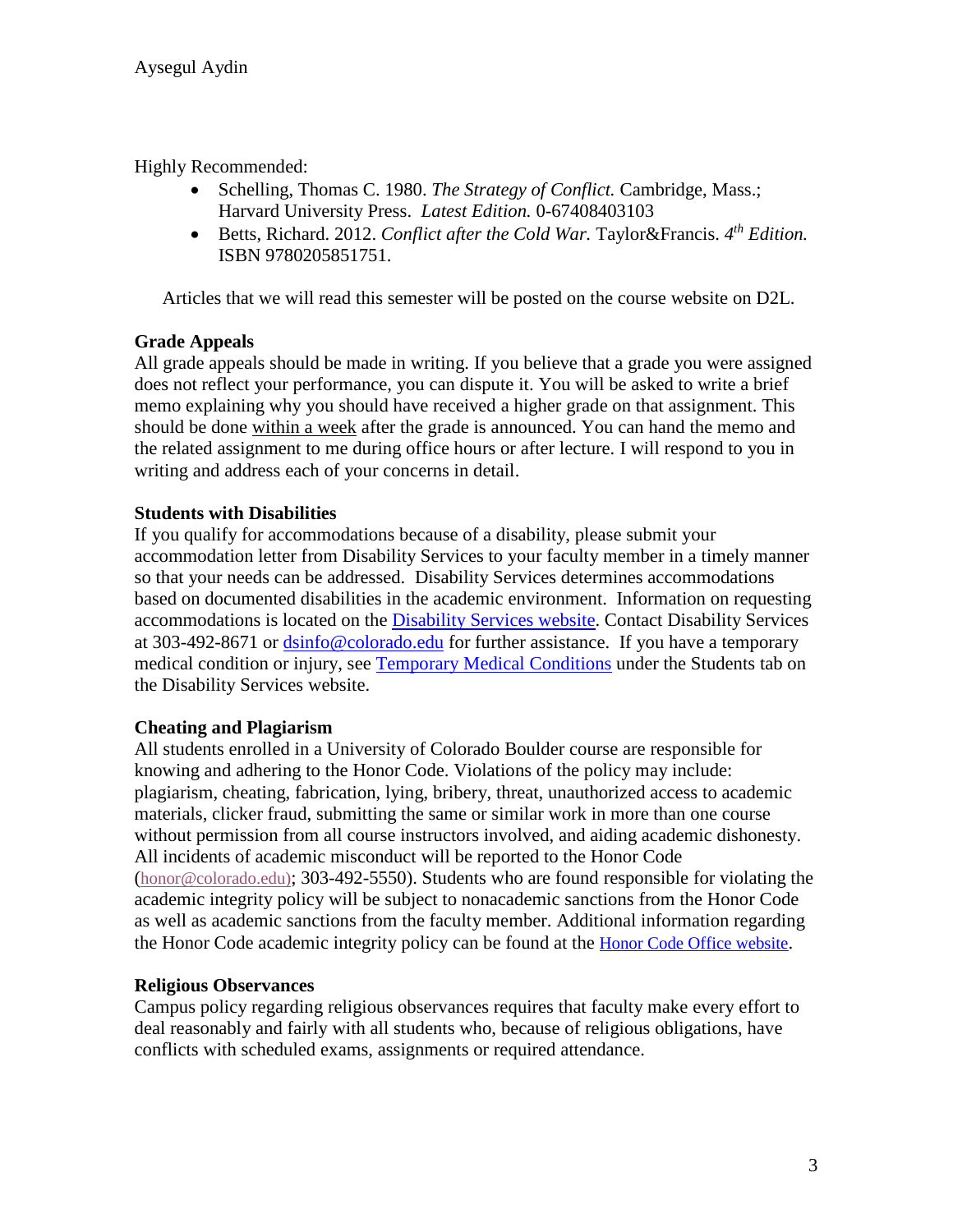Please review the syllabus closely and try to find out whether you have time conflicts with any of the assignments. We encourage you to do so in the first two weeks of the semester and inform us about your concerns either during our office hours or after lecture. See the [campus policy regarding religious observances](http://www.colorado.edu/policies/observance-religious-holidays-and-absences-classes-andor-exams) for full details.

## **Classroom Behavior**

Students and faculty each have responsibility for maintaining an appropriate learning environment. Those who fail to adhere to such behavioral standards may be subject to discipline. Professional courtesy and sensitivity are especially important with respect to individuals and topics dealing with race, color, national origin, sex, pregnancy, age, disability, creed, religion, sexual orientation, gender identity, gender expression, veteran status, political affiliation or political philosophy. Class rosters are provided to the instructor with the student's legal name. I will gladly honor your request to address you by an alternate name or gender pronoun. Please advise me of this preference early in the semester so that I may make appropriate changes to my records. For more information, see the policies on [classroom](http://www.colorado.edu/policies/student-classroom-and-course-related-behavior) behavior and the [Student Code of Conduct.](http://www.colorado.edu/osccr/)

## **Discrimination and Harassment**

The University of Colorado Boulder (CU Boulder) is committed to fostering a positive and welcoming learning, working, and living environment. CU Boulder will not tolerate acts of sexual misconduct (including sexual assault, exploitation, harassment, dating or domestic violence, and stalking), discrimination, and harassment by members of our community. Individuals who believe they have been subject to misconduct or retaliatory actions for reporting a concern should contact the Office of Institutional Equity and Compliance (OIEC) at 303-492-2127 or cureport@colorado.edu. Information about the OIEC, university policies, [anonymous reporting,](https://cuboulder.qualtrics.com/jfe/form/SV_0PnqVK4kkIJIZnf) and the campus resources can be found on the [OIEC website.](http://www.colorado.edu/institutionalequity/)

Please know that faculty and instructors have a responsibility to inform OIEC when made aware of incidents of sexual misconduct, discrimination, harassment and/or related retaliation, to ensure that individuals impacted receive information about options for reporting and support resources.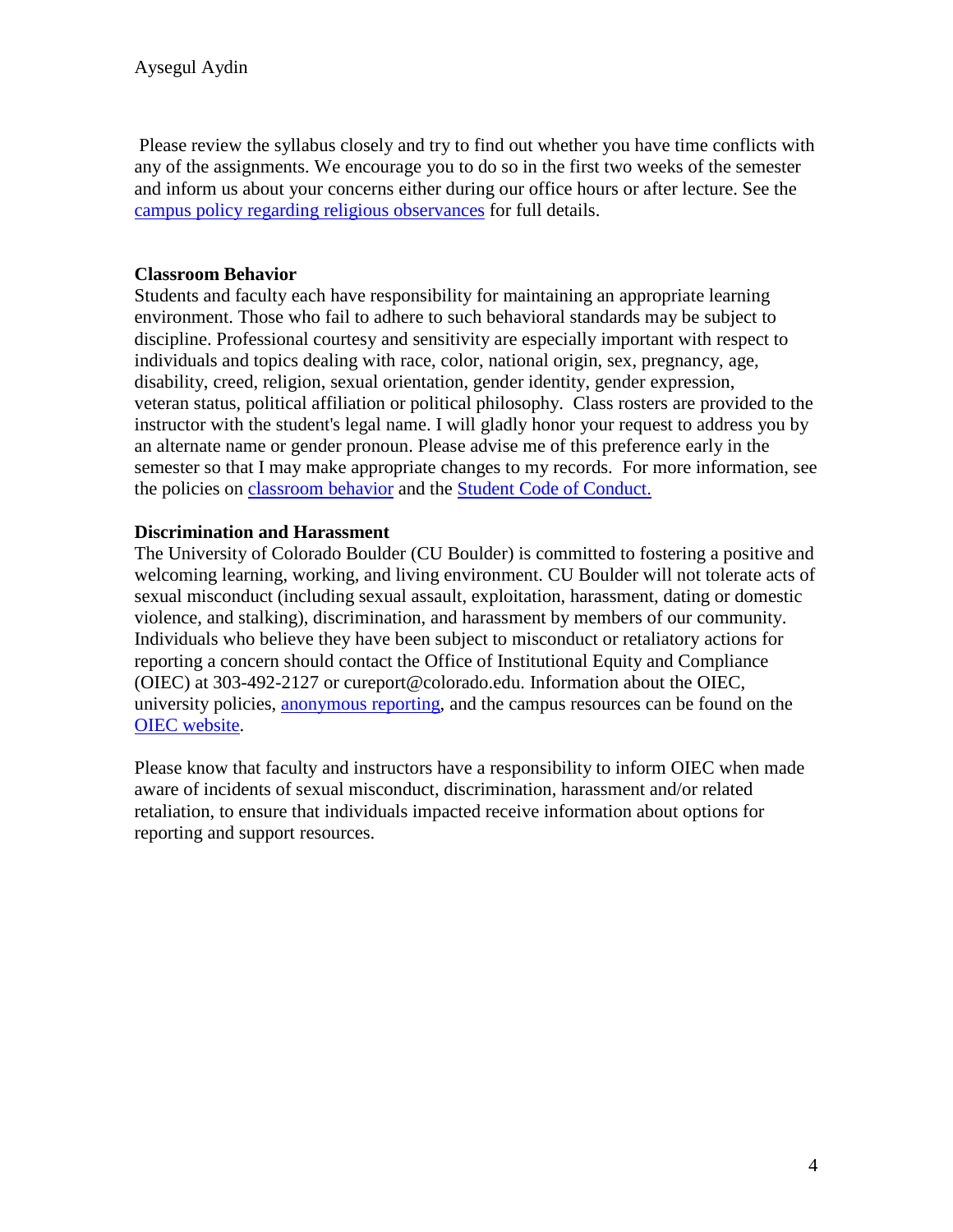## **CLASS SCHEDULE:**

## **WEEK 1 (AUG. 28): ORGANIZATION AND INTRODUCTORY MEETING (NO CLASS ON AUG.30, APSA ANNUAL MEETING)**

#### **WEEK 2 (SEPT. 4-6): APPROACHES IN THE STUDY OF CONFLICT**

### **WEEK 3 (SEPT. 11-13): LOOKING FOR THE CAUSES OF WAR**

Is war predictable?

- o Blainey, Chapter 1
- o Waltz, Introduction and Conclusion

#### **WEEK 4 (SEPT. 18-20): INTERNATIONAL CONFLICT AND THE LEADERS**

The First Image

- o Waltz, Chapter II and III
- o Freud, *Why War* (part of the correspondence with Einstein, please read Einstein's piece as well) and Jervis, *War and Misperception*

### **WEEK 5 (SEPT. 25-27): CLASS WRAP-UP AND QUIZ**

#### **WEEK 6 (OCT. 2-4)**: **ANARCHY AND HEGEMONIC WAR(S): RESTART THE SYSTEM!**

The Third Image

- o Gilpin, *Hegemonic War and International Change*
- o Waltz, Chapter V

#### **WEEK 7 (OCT. 9-11)**: **POWER POLITICS AND BALANCE OF POWER (THIRD IMAGE, AGAIN)**

Power Based Theories of War

- 
- o Blainey, Chapter 8 Waltz, Chapter VII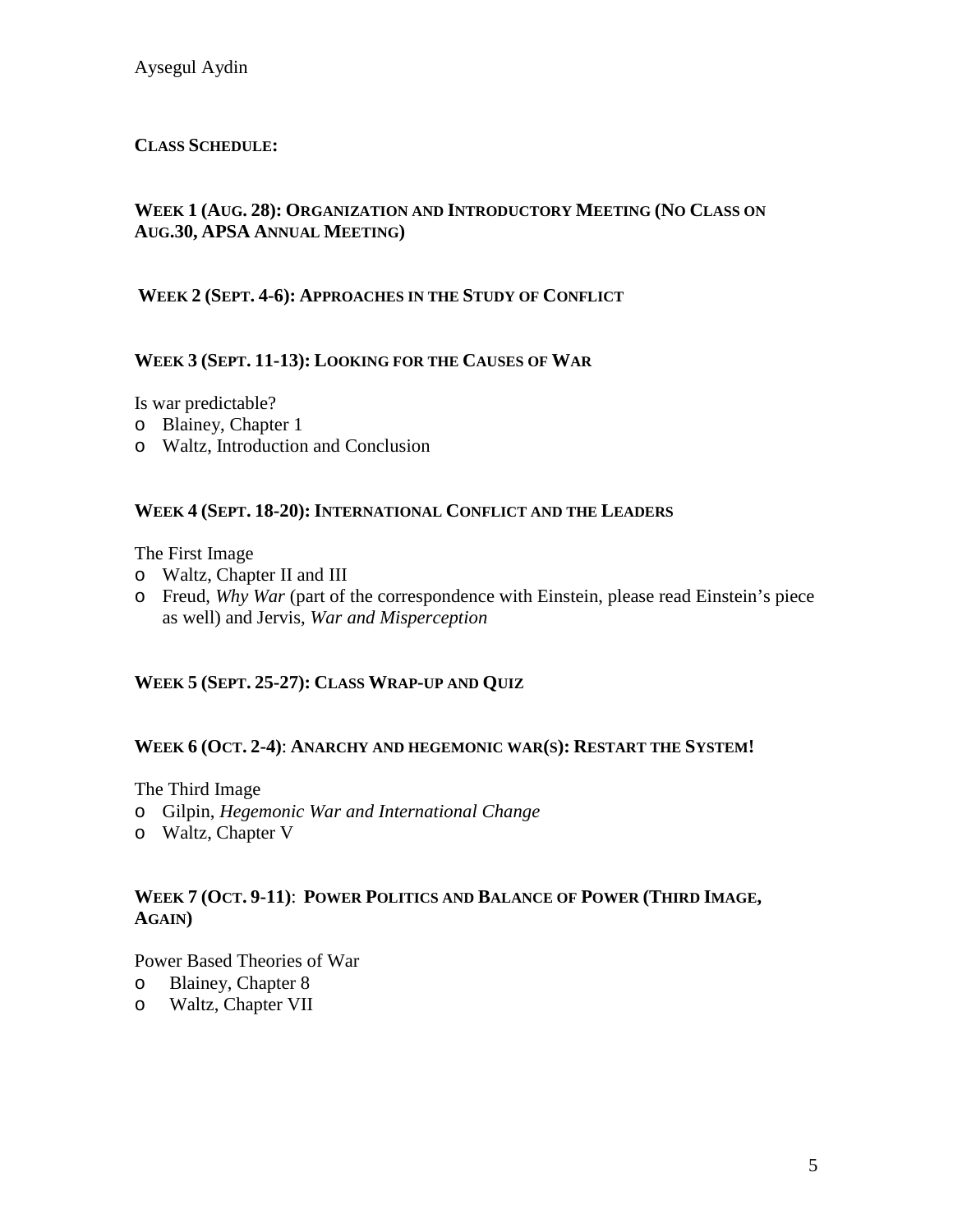## **WEEK 8 (OCT. 16-18): ARE LIBERALS STILL RIGHT?**

Second Image and Liberalism o Doyle, *Liberalism and World Politics*

Economics and War: the Pacifying Effect o Blainey, Chapter 2

### **WEEK 9 (OCT. 23-25): TERRITORIAL CONFLICTS AND RIVALRIES**

Geography and War

- o Blainey, Chapter 7
- o NYTimes Op-ed: Learning to Live With a Changing World Map, Sept.22, 2017
- o Think about *Balkan Wars* and other territorial disputes that spiral into extensive wars

Dangerous Dyads?

- o Bremer, *Dangerous Dyads*
- o Let's also think about *Rivalry* this week; states that have repeated conflicts with each other.

#### **WEEK 10 (OCT. 30-NOV.1): CLASS WRAP-UP AND MIDTERM**

#### **WEEK 11 (NOV. 6-8): PRESIDENTIAL USES OF FORCE AND WAR POWERS RESOLUTION**

Diversionary Conflict

- o Blainey, Chapter 5
- o NYTimes Op-ed: Stop the Unconstitutional War in Yemen, Oct.10, 2017.

#### **WEEK 12 (NOV. 13-15): AMERICAN STRATEGISTS IN COUNTERINSURGENCY WARS (FROM VIETNAM TO AFGHANISTAN)**

- o NYTimes Op-ed: How I didn't Dismantle Iraq's Army, Sept. 6, 2007.
- o NYTimes Op-ed: Waging War, One Police Precinct at a Time, Oct.15, 2010.<br>
o Jason Lyall and Isaiah Wilson III. 2009. "Rage against the Machines: Explain
- Jason Lyall and Isaiah Wilson III. 2009. "Rage against the Machines: Explaining Outcomes in Counterinsurgency Wars," *International Organization* 63(1): 67-106.

#### **WEEK 13 (NOV. 20-22): FALL BREAK**